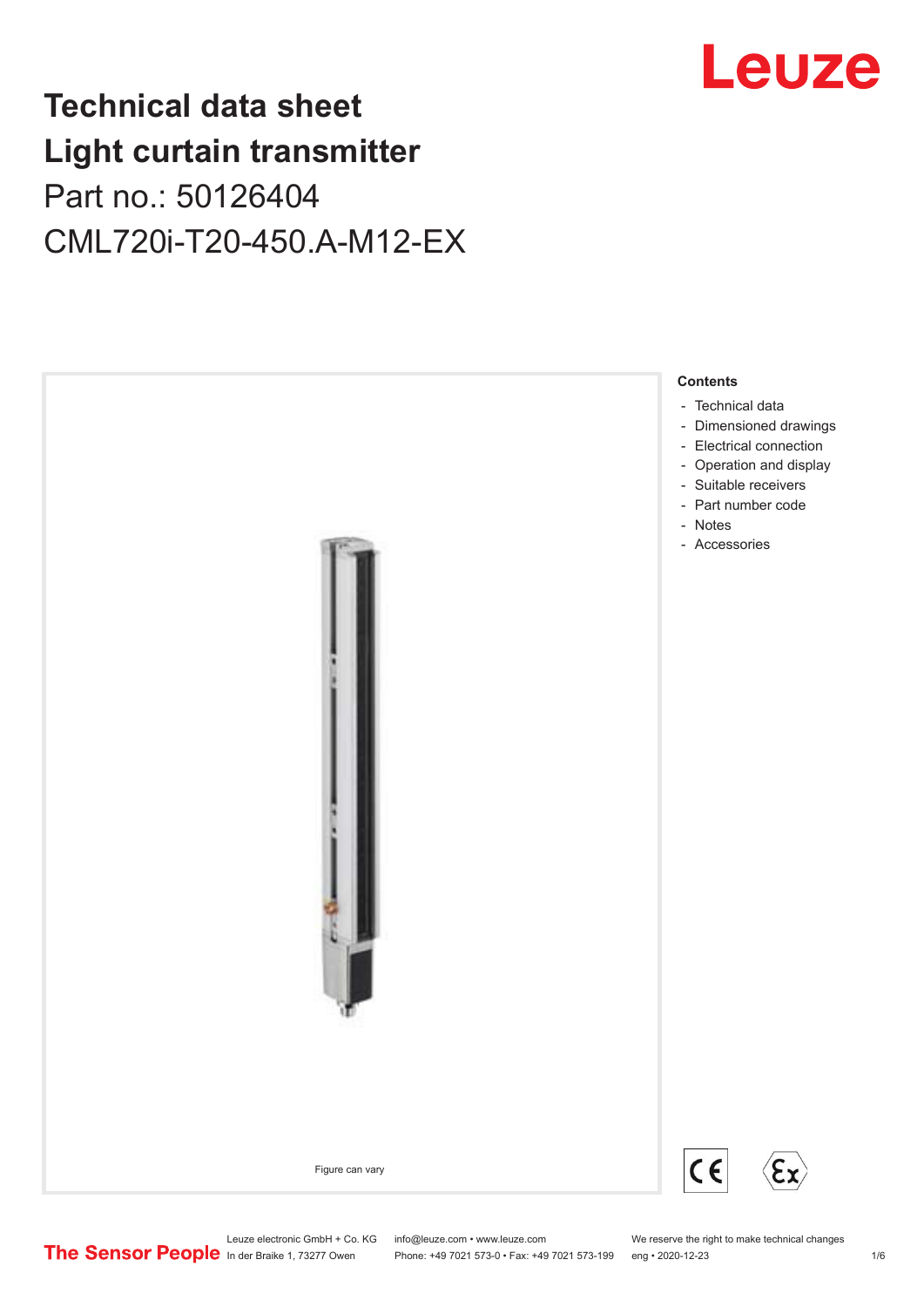### <span id="page-1-0"></span>**Technical data**

# Leuze

#### **Basic data**

| Series                                                                            | 720                                                                                        |  |  |
|-----------------------------------------------------------------------------------|--------------------------------------------------------------------------------------------|--|--|
| <b>Operating principle</b>                                                        | Throughbeam principle                                                                      |  |  |
| Device type                                                                       | Transmitter                                                                                |  |  |
| <b>Contains</b>                                                                   | 2x BT-NC sliding block                                                                     |  |  |
| Application                                                                       | Object measurement                                                                         |  |  |
| <b>Special version</b>                                                            |                                                                                            |  |  |
| <b>Special version</b>                                                            | Crossed-beam scanning                                                                      |  |  |
|                                                                                   | Diagonal-beam scanning                                                                     |  |  |
|                                                                                   | Ex-protected                                                                               |  |  |
|                                                                                   | Parallel-beam scanning                                                                     |  |  |
| <b>Optical data</b>                                                               |                                                                                            |  |  |
| <b>Operating range</b>                                                            | Guaranteed operating range                                                                 |  |  |
| <b>Operating range</b>                                                            | 0.37m                                                                                      |  |  |
| <b>Operating range limit</b>                                                      | Typical operating range                                                                    |  |  |
| <b>Operating range limit</b>                                                      | 0.29m                                                                                      |  |  |
| <b>Measurement field length</b>                                                   | 450 mm                                                                                     |  |  |
| <b>Number of beams</b>                                                            | 23 Piece(s)                                                                                |  |  |
| Beam spacing                                                                      | 20 mm                                                                                      |  |  |
| <b>Light source</b>                                                               | LED, Infrared                                                                              |  |  |
| <b>LED light wavelength</b>                                                       | 940 nm                                                                                     |  |  |
| Measurement data                                                                  |                                                                                            |  |  |
| Minimum object diameter                                                           | 30 mm                                                                                      |  |  |
|                                                                                   |                                                                                            |  |  |
| Electrical data                                                                   |                                                                                            |  |  |
|                                                                                   |                                                                                            |  |  |
|                                                                                   | Polarity reversal protection                                                               |  |  |
|                                                                                   | Short circuit protected                                                                    |  |  |
|                                                                                   | <b>Transient protection</b>                                                                |  |  |
|                                                                                   |                                                                                            |  |  |
| Performance data                                                                  | 18  30 V, DC                                                                               |  |  |
| <b>Protective circuit</b><br>Supply voltage $U_{\rm B}$<br><b>Residual ripple</b> |                                                                                            |  |  |
| <b>Open-circuit current</b>                                                       | 0  15 %, From $U_{\rm B}$<br>0  165 mA, The specified values refer<br>mitter and receiver. |  |  |
| <b>Timing</b>                                                                     |                                                                                            |  |  |
|                                                                                   | 450 ms                                                                                     |  |  |
| Readiness delay<br><b>Cycle time</b>                                              | to the entire package consisting of trans-<br>$1.12$ ms                                    |  |  |
| <b>Connection</b>                                                                 |                                                                                            |  |  |
|                                                                                   |                                                                                            |  |  |
| <b>Number of connections</b>                                                      | 1 Piece(s)                                                                                 |  |  |
| Plug outlet                                                                       | Axial                                                                                      |  |  |

| <b>Connection 1</b>       |                        |  |  |  |
|---------------------------|------------------------|--|--|--|
| <b>Function</b>           | Connection to receiver |  |  |  |
|                           | Sync-input             |  |  |  |
|                           | Voltage supply         |  |  |  |
| <b>Type of connection</b> | Connector              |  |  |  |
| <b>Thread size</b>        | M <sub>12</sub>        |  |  |  |
| <b>Type</b>               | Male                   |  |  |  |
| <b>Material</b>           | Metal                  |  |  |  |
| No. of pins               | $5 - pin$              |  |  |  |
| <b>Encoding</b>           | A-coded                |  |  |  |

#### **Mechanical data**

| Design                         | Cubic                        |
|--------------------------------|------------------------------|
| Dimension (W x H x L)          | 30.7 mm x 40.3 mm x 503 mm   |
| <b>Housing material</b>        | Metal                        |
| <b>Metal housing</b>           | Aluminum                     |
| Lens cover material            | Plastic                      |
| <b>Housing color</b>           | Silver                       |
| <b>Type of fastening</b>       | Groove mounting              |
|                                | Via optional mounting device |
|                                |                              |
| <b>Operation and display</b>   |                              |
| Type of display                | LED                          |
| <b>Number of LEDs</b>          | 1 Piece(s)                   |
|                                |                              |
| <b>Environmental data</b>      |                              |
| Ambient temperature, operation | $-3060 °C$                   |
| Ambient temperature, storage   | $-40$ 70 °C                  |
|                                |                              |
| <b>Ex specification</b>        |                              |
|                                |                              |
| Ex-zone                        | 2                            |
|                                | 22                           |
| Ex device group                | Ш                            |
|                                |                              |
| <b>Certifications</b>          |                              |
| Degree of protection           | IP 65                        |
| <b>Protection class</b>        | Ш                            |
| <b>Standards applied</b>       | IEC 60947-5-2                |
|                                |                              |
| <b>Classification</b>          |                              |
| <b>Customs tariff number</b>   | 90314990                     |
| eCl@ss 5.1.4                   | 27270910                     |
| eCl@ss 8.0                     | 27270910                     |
| eCl@ss 9.0                     | 27270910                     |
| eCl@ss 10.0                    | 27270910                     |
| eCl@ss 11.0                    | 27270910                     |
| <b>ETIM 5.0</b>                | EC002549                     |
| <b>ETIM 6.0</b>                | EC002549                     |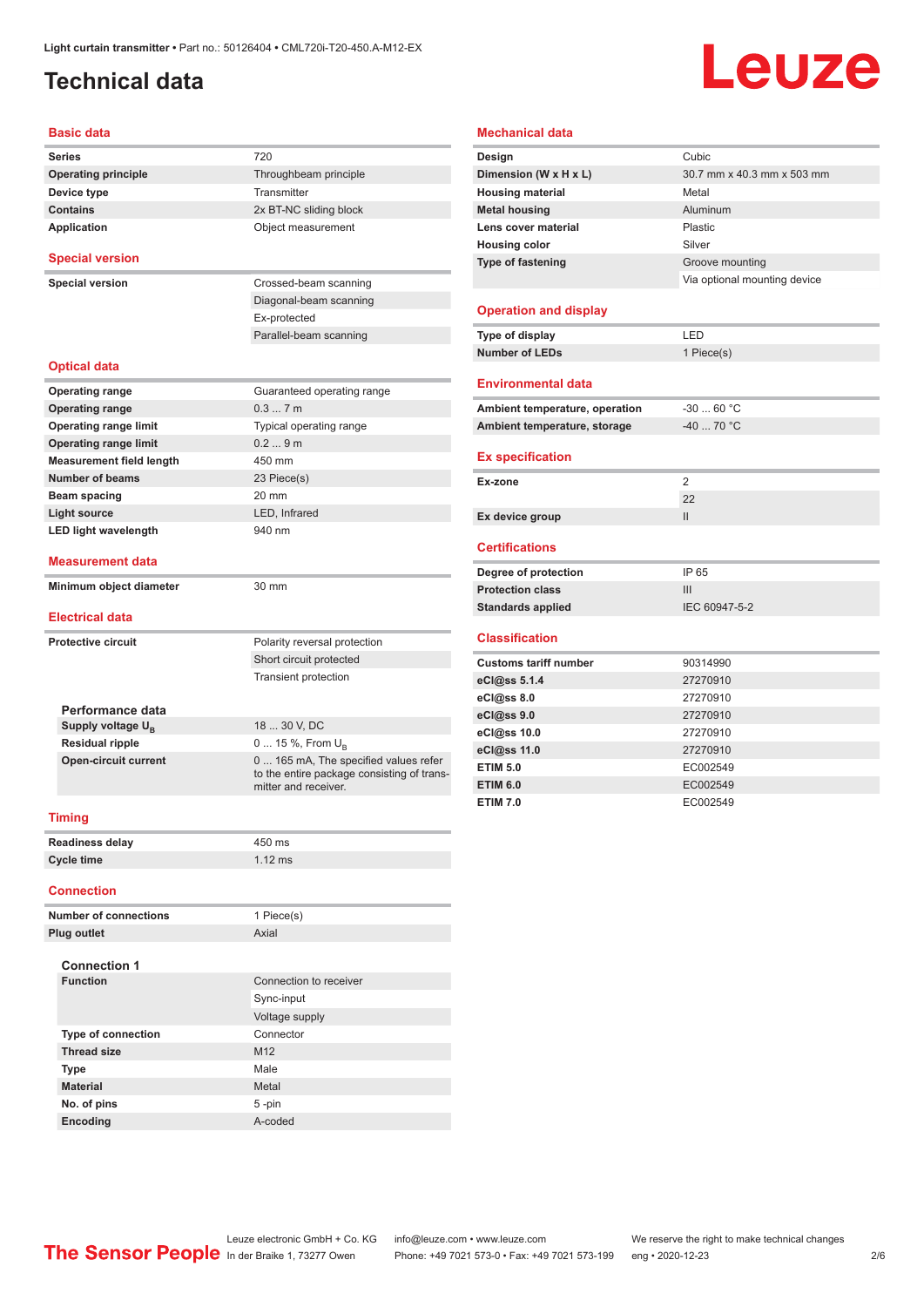### <span id="page-2-0"></span>**Dimensioned drawings**

All dimensions in millimeters





- A Beam spacing 20 mm
- B Measurement field length 450 mm
- F M6 thread
- G Fastening groove
- T Transmitter R Receiver

L Profile length 488 mm



A PWR / SW IN / OUT B BUS IN / OUT

## Leuze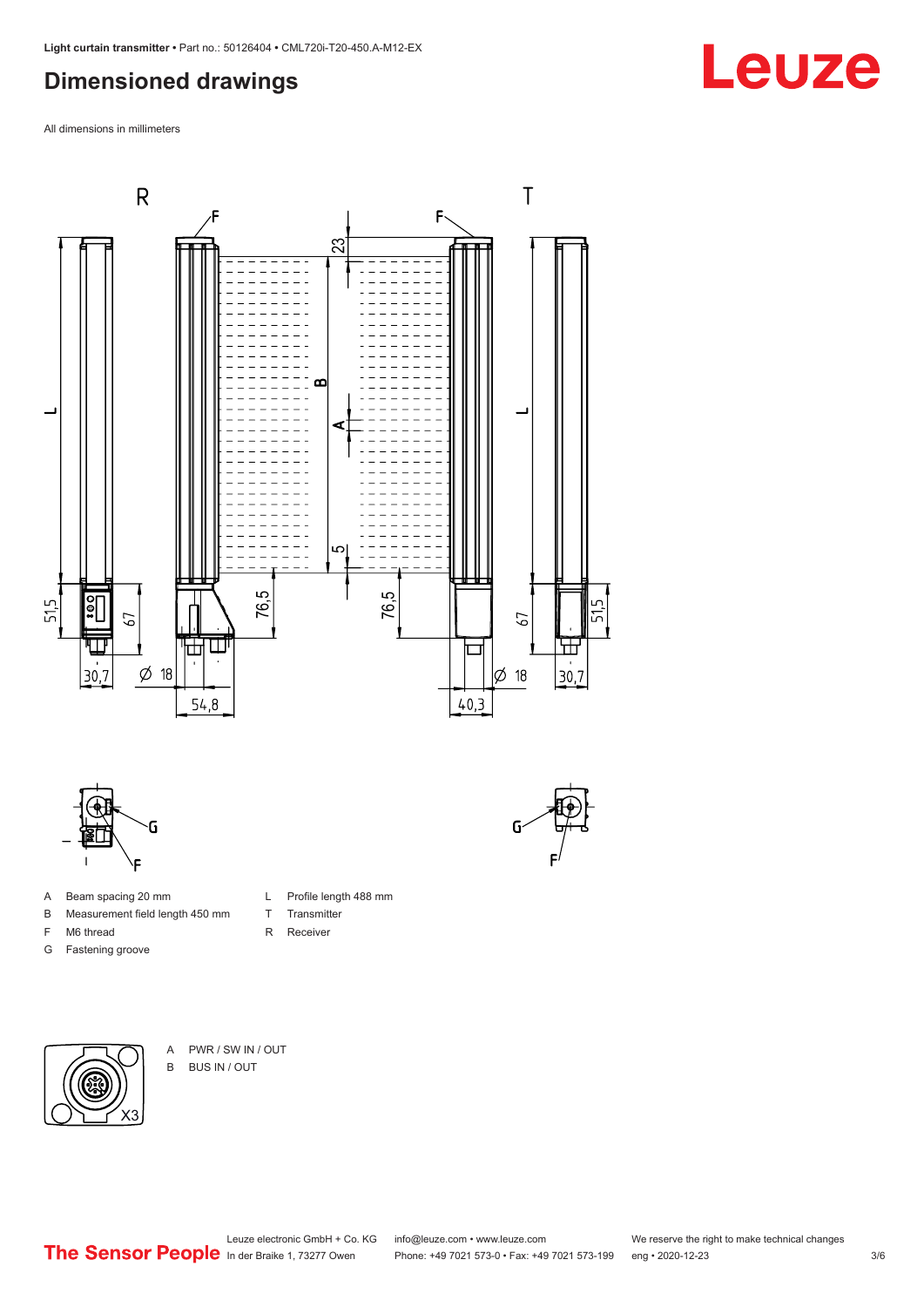### <span id="page-3-0"></span>**Electrical connection**

# Leuze

#### **Connection 1**

| <b>Function</b>           | Connection to receiver |
|---------------------------|------------------------|
|                           | Sync-input             |
|                           | Voltage supply         |
| <b>Type of connection</b> | Connector              |
| <b>Thread size</b>        | M12                    |
| <b>Type</b>               | Male                   |
| <b>Material</b>           | Metal                  |
| No. of pins               | $5$ -pin               |
| Encoding                  | A-coded                |

#### **Pin Pin assignment**

|                | <b>FE/SHIELD</b> |  |
|----------------|------------------|--|
| $\overline{2}$ | $V +$            |  |
| 3              | <b>GND</b>       |  |
| $\overline{4}$ | RS 485 Tx+       |  |
|                | RS 485 Tx-       |  |

### **Operation and display**

| <b>LED</b> | Display                                      | <b>Meaning</b>                                           |
|------------|----------------------------------------------|----------------------------------------------------------|
|            | Green, continuous light                      | Continuous mode                                          |
|            | Off                                          | No communication with the receiver / waiting for trigger |
|            | green, flashing in sync with the measurement | Measurement frequency display                            |

#### **Suitable receivers**

| Part no. | <b>Designation</b>              | <b>Article</b>         | <b>Description</b>                                                                                   |
|----------|---------------------------------|------------------------|------------------------------------------------------------------------------------------------------|
| 50126373 | CML720i-R20-450.A/<br>CN-M12-EX | Light curtain receiver | Operating range: 0.3  7 m<br>Interface: CANopen, IO-Link<br>Connection: Connector, M12, Axial, 8-pin |

#### **Part number code**

Part designation: **CML7XXi-YZZ-AAAA.BCCCDDD-EEEFFF**

| <b>CML</b><br>7XXi | <b>Operating principle</b><br>Measuring light curtain<br><b>Series</b><br>720i: 720i series |
|--------------------|---------------------------------------------------------------------------------------------|
|                    | 730i: 730i series                                                                           |
| Y                  | Device type<br>T: transmitter<br>R: receiver                                                |
| <b>ZZ</b>          | <b>Beam spacing</b><br>$05:5$ mm<br>10:10 mm<br>$20:20$ mm<br>40:40 mm                      |
| <b>AAAA</b>        | Measurement field length [mm], dependent on beam spacing                                    |
| B                  | Equipment<br>A: connector outlet, axial<br>R: rear connector outlet                         |

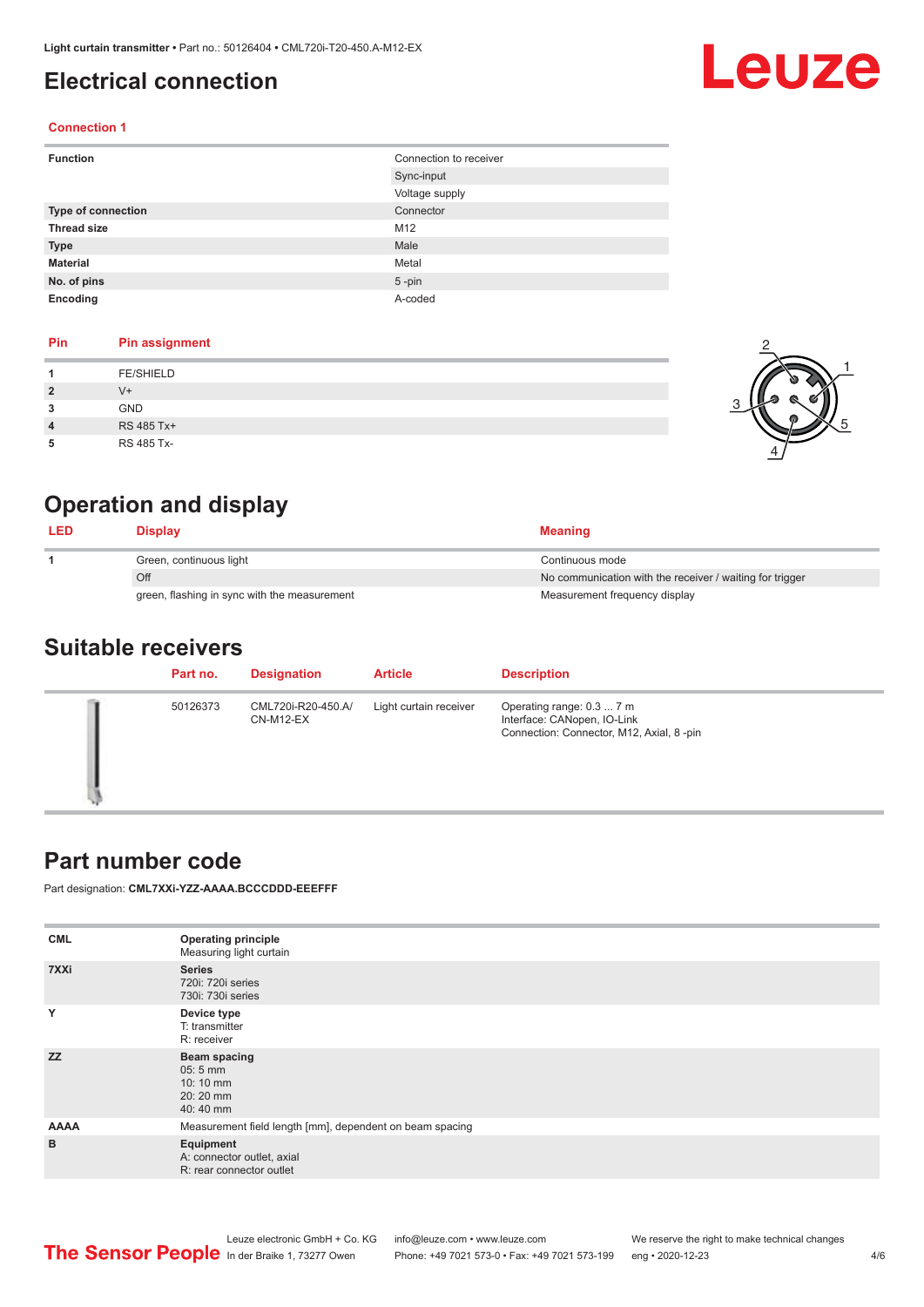#### <span id="page-4-0"></span>**Part number code**



| $_{\rm ccc}$ | Interface<br>L: IO-Link<br>/CN: CANopen<br>/PB: PROFIBUS<br>/PN: PROFINET<br>/CV: Analog current and voltage output<br>/D3: RS 485 Modbus |
|--------------|-------------------------------------------------------------------------------------------------------------------------------------------|
| <b>DDD</b>   | <b>Special equipment</b><br>-PS: Power Setting                                                                                            |
| EEE          | <b>Electrical connection</b><br>M12: M12 connector                                                                                        |
| FFF          | -EX: Explosion protection                                                                                                                 |
| <b>Note</b>  |                                                                                                                                           |
| $\bullet$    | $\&$ A list with all available device types can be found on the Leuze website at www.leuze.com.                                           |

#### **Notes**

| Observe intended use!                                                                                                                                                                                                      |
|----------------------------------------------------------------------------------------------------------------------------------------------------------------------------------------------------------------------------|
| $\%$ This product is not a safety sensor and is not intended as personnel protection.<br>§ The product may only be put into operation by competent persons.<br>§ Only use the product in accordance with its intended use. |

#### **For UL applications:**

ª For UL applications, use is only permitted in Class 2 circuits in accordance with the NEC (National Electric Code).

ª These proximity switches shall be used with UL Listed Cable assemblies rated 30V, 0.5A min, in the field installation, or equivalent (categories: CYJV/ CYJV7 or PVVA/PVVA7)

#### **Accessories**

#### Connection technology - Interconnection cables

|   |                        | Part no. | <b>Designation</b>              | <b>Article</b>        | <b>Description</b>                                                                                                                                                                                                                                    |
|---|------------------------|----------|---------------------------------|-----------------------|-------------------------------------------------------------------------------------------------------------------------------------------------------------------------------------------------------------------------------------------------------|
| ₿ | (.<br><b>From</b><br>œ | 50129781 | KDS DN-M12-5A-<br>M12-5A-P3-050 | Interconnection cable | Suitable for interface: IO-Link, DeviceNet, CANopen<br>Connection 1: Connector, M12, Axial, Female, A-coded, 5-pin<br>Connection 2: Connector, M12, Axial, Male, A-coded, 5-pin<br>Shielded: Yes<br>Cable length: 5,000 mm<br>Sheathing material: PUR |